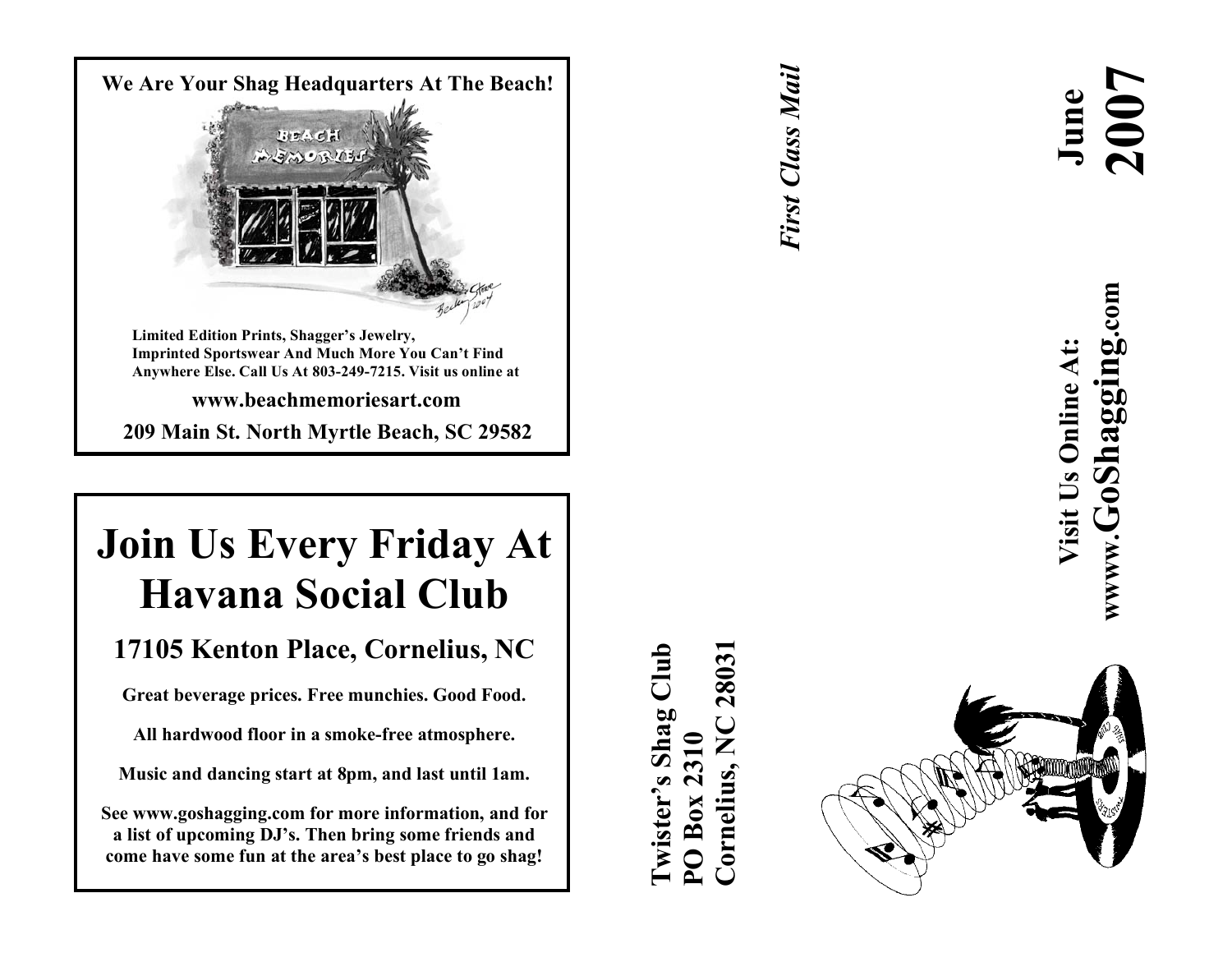# **Twister's Shag Club**

**Web Site: www.GoShagging.com Email: TSC@Goshagging.com 24 Hour Hotline (704) 892-9044**

| PRESIDENT------------(704-875-9608)------------Kathy Thompson |
|---------------------------------------------------------------|
|                                                               |
|                                                               |
|                                                               |

### **Committee Chairpeople**

**Cyclone: Mike-Doug-Walter Photography: Sharon Malmberg Social: Nancy Brody Membership: Frankie Johnson**

#### **Newsletter, Web Site & Club Correspondence: Mike Rink (704-892-1114 or use club address on cover)**

**Our shag club is known as the "Fun Bunch", and it our goal to have fun, first and foremost. We try to include shag news, and party flyers from other clubs in this newsletter. All info must be received by the 15th of the preceding month to be included. We offer \$20 subscriptions to the TSC News for non-members.**

**Please Note: We do not include flyers and ads from commercial establishments unless they help support our publishing costs by advertising space.**

*You may re-use items in this publication if you credit TSC in your reprint, and you mail us a copy. (Use address on cover.)*

**Note: Statements in this publication are directed to members of our shag club, and should not be taken out of context by others. Opinions expressed by authors may not reflect TSC's!**

### **The President's Message**

Hello Fun Bunch,

Here I am again telling you what a good time we all had at SOS. For all of you that didn't make it, I hope you read the updates Mike put on our website each day to keep everyone informed of what was going on. We are so fortunate to have someone in our club that gives countless hours. Thanks for all the hard work, Mike.

From the time we all met to decorate the double-decker bus for the parade on the last Saturday, until it was over, we all had a great time. Everyone pitched in and helped decorate. Another group brought food and beverages for all of us. The best part was getting together and just getting to know each other better. (That's kind of hard to do sometimes when you go dancing.)

After the parade was over, Glenda and I went to Fat Harold's to find out who won. The first thing that was said about the vehicle category was, "The club that came in first place is a great club and is used to winning. That club is Twister's Shag Club." Folks, it was just like we had won for the first time.

The tea parties are always a highlight of the week. Our last one at the O.D. Beach Club was something else. I left around 7pm and came back about 8:30pm. No one had given up. I had to laugh when I got there. A slow song was playing and if you could have seen everyone like I did, you would have laughed. Each partner looked like they were holding the other one up while they were falling asleep. I told the DJ, "Don't play any more slow songs. They won't make it through the night." Guess what? The next song was fast and they all came alive. It was a funny sight. I guess you would have had to have been there to appreciate this crazy bunch.

Each SOS I go to is great, but I believe this will be the most memorable for me. How about you?

When we got back home I couldn't believe the turnout we had for our monthly club meeting. What a great crowd. We also voted on 12 people. We are growing by leaps and bounds. That's great.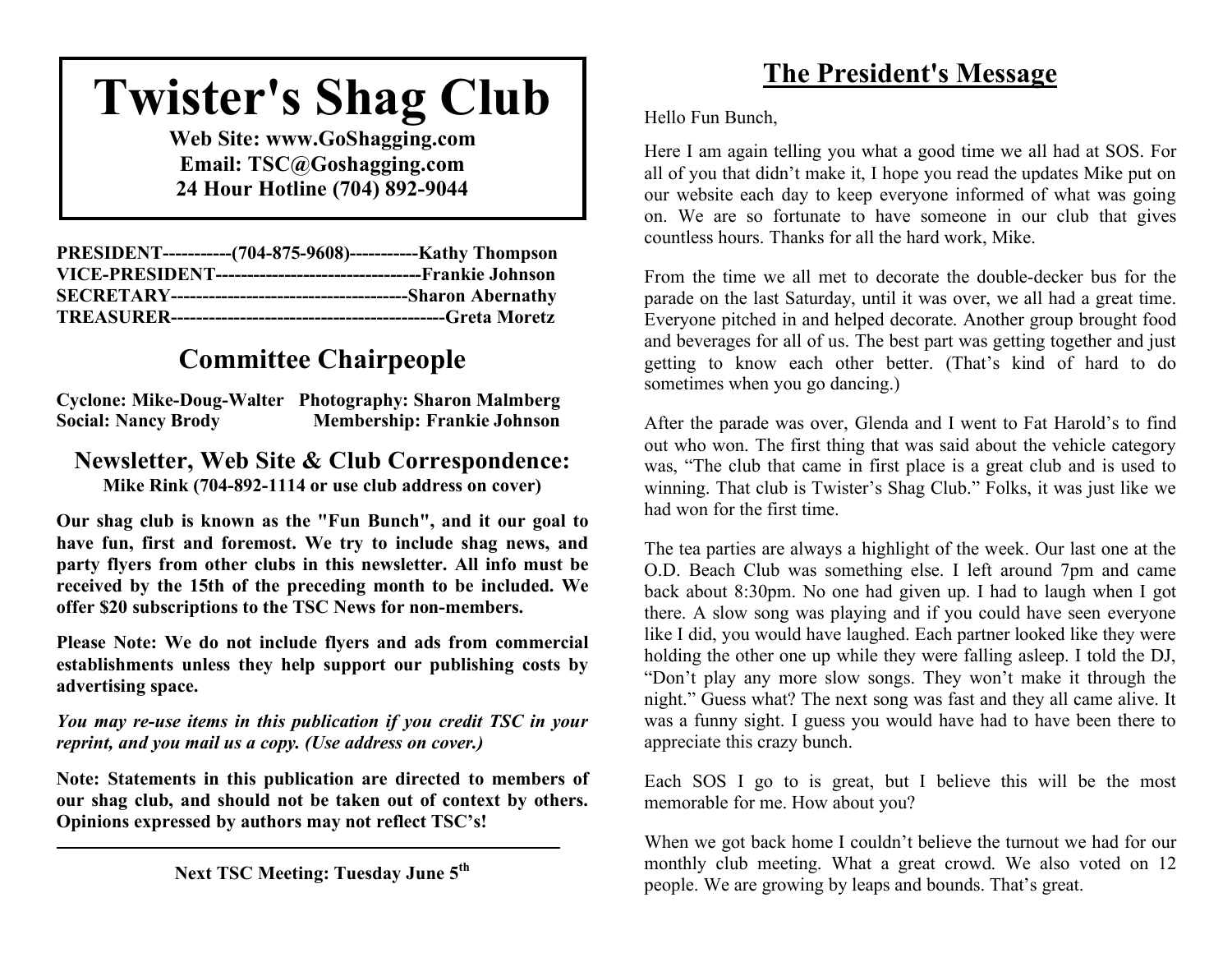I wasn't able to make the golf outing the other week. I understand there were 40 people playing golf and about 20 more that came to be part of the cookout. That is great. I did hear Claude and Bryan, along with two unknown guys, came in first place. Sounds like ringers to me. What do you think? The word is that after they teed off, they were using a sand wedge (the club that hits the ball the shortest distance) to get to the hole. Sounds fishy to me.

While you were playing golf, Roger and I were at the Camden Lugoff Shag Classic representing Twister's. We really had a good time. The President, Terry, and his wife Kathy along with friends Tommy and Susan were great host. Everyone was so friendly to us. We really had a good time. I will be sure and let you know next year when they have their party. You won't want to miss it. Thank you "CLASS" for making sure we felt welcomed and had a good time. Hope to see all of you at the Fall Cyclone in November.

Graduation night for our shag lessons class was really a good night. You just wouldn't believe all the prizes. We gave away a 13" color TV, four gift certificates, a nice electric fan, a set of wireless headphones, two lawn chairs, two umbrellas and three nice coolers. WOW. That's what our club is all about. We host events, and we charge for lessons, but we always give back to you, to jr. shagger's or to needy kids or something similar.

We are planning to have more special dance lessons in June. One of our main focuses is technique. Sometimes we just don't have enough time in our Beginner I and II lessons to really focus on technique. So, this well be great. Whether you have been dancing for along time, or just starting out, these classes will be good for all of us. We can always learn something. It doesn't matter how good we think we are. Everyone, including me, has some kind of a bad habit that we may have picked up. But, those things can be corrected, quickly. I am looking forward to taking the classes and I hope you are. Come join for the one night classes all this month!

We also have our Vinyl Party Fundraiser on June 23. For all of our new members we want you to know this is a very important party and something we need you to support and help make succeed.

Proceeds from this event will help junior shaggers and needy kids. The Shag dance has been around for along time, and we are all getting older. Kids are a big part of keeping the dance alive. And few groups do as much as TSC to help support the kids, and perpetuate our dance into the future. This event helps us be able to make financial contributions to ensure kids are involved in our dance, and also to help some very needy, local children.

We have decided to have a wine tasting "early bird party" on that Saturday. We had such a big success the last time we did a wine tasting, we just have to do it again! See the flyer for more info, and please invited everyone you know. We'll be sending out an email copy of the flyer so you can forward it on to shaggers you know.

Then, on June  $30<sup>th</sup>$  we will host a bus trip to Winston-Salem's  $50$ 's and 60's party. Dress accordingly if you want to. Many folks will. Winston-Salem Shag Club looks forward to The Fun Bunch arriving on their doorstep again this year. We had the best time last year. If you don't believe me just ask Glenda or anyone else who went with us. We normally have plenty of room on the bus. But a lot of people want to go. If you want to reserve a spot, you must pay in advance. Otherwise, show up at the bus and be ready to party. More details are given on another page in this newsletter.

Don't forget Richard and Dianne's Harrington's party on June 2<sup>nd</sup>. Details were in the last issue. If you need more, call Richard and Diane now at 704-873-5776. If you can't go, contact Richard if you would like to make a donation to Habitat for Humanity. It's a great cause. As we pointed out last year, Richard has arranged to have all or our donations matched, dollar for dollar.

Finally, we need to see all of you out on Friday nights at Havana. It's such a wonderful place and it has a great dance floor. Invite everyone you know and let's fill the place this month and show them how much we appreciate having such a nice place to dance. Your support is always needed and appreciated. See you there!

Until I see you at our next meeting on June  $5<sup>th</sup>$ , keep on dancing.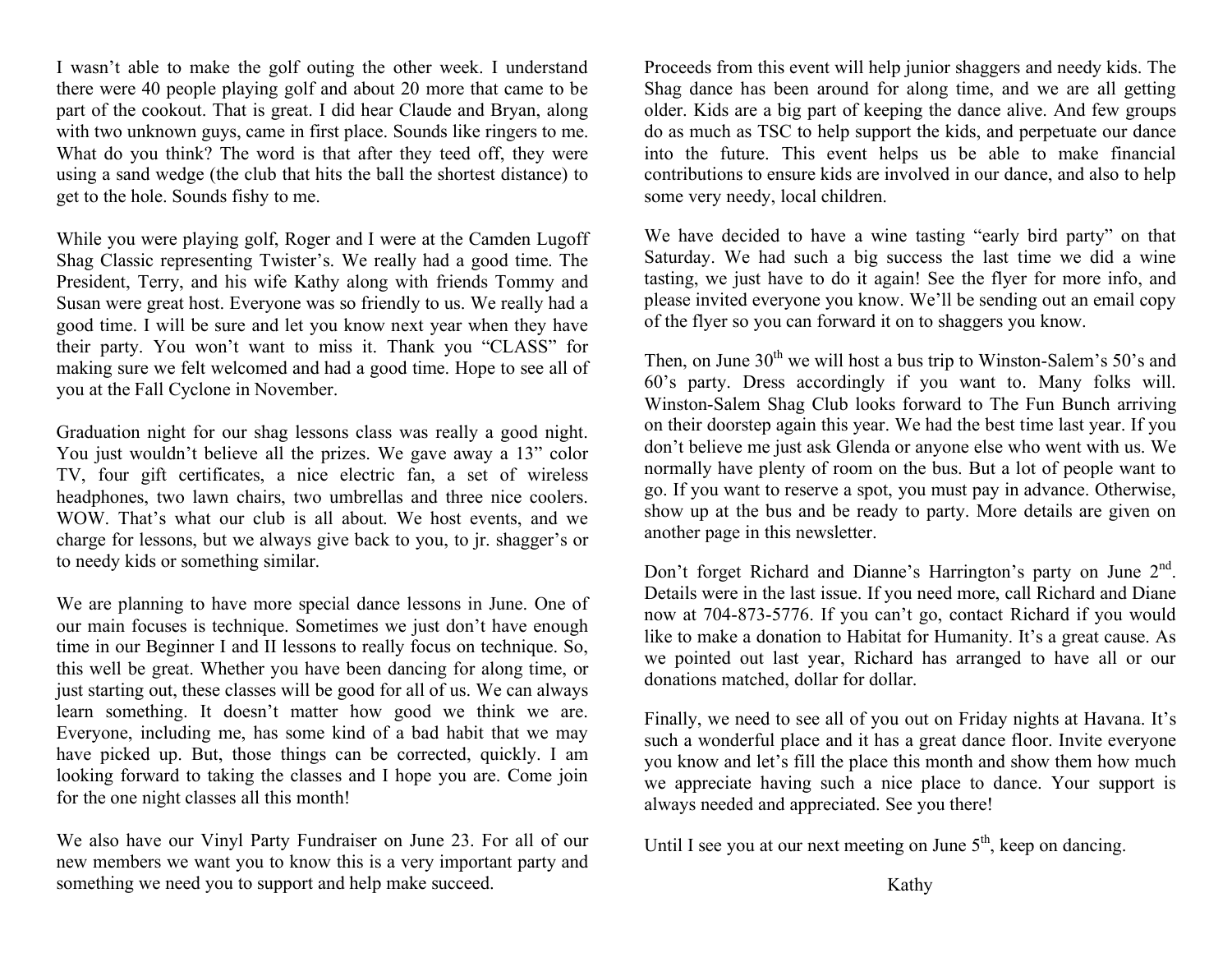### **June Shag Club Meeting**

The June meeting will be at Fat Boys on Tuesday, June 5<sup>th</sup>. Music will start around 7pm. The meeting will be at 8pm, and we'll have more music and dancing afterwards.

Remember, Fat Boys offers us a very special price on their buffet. There aren't many places where you can go eat all you want for \$5.99. So take advantage of this offer. Enjoying their good food and this great price helps support the facility that gives us a great place to teach lessons. So, please eat if you can.

Finally, Sharon Carter was the lucky winner of last month's TSC Treasure Chest Drawing. She got cash just for being at the meeting. You can be the winner this month if your name is drawn.

#### **Membership Information**

Joyce Anderson, Shelia Frederiksen and Terry Turbyfill have submitted applications to join TSC. Each will need to be at our June meeting to be voted on. Come out and meet these folks!

### **Havana's DJ Schedule**

June 01: Clyde Waller June 22: Mike Rink June 08: Roger Holcomb June 29: Farrell Watts

June 15: Wilkie Whaley July 06: Fast Eddie Thompson

#### **June Shag Lessons**

As noted in the President's Letter, three Tuesday nights in June will be one-night shag workshops. On June 12 and June 26 we expect to have Jason and Holly Cagle. The instructors for June 19 had not been finalized as we went to press. But more info will be available, soon. All workshops will start around 7:30-7:45. Please note that these workshops will be designed to help new and experienced dancers. So, come out and learn something and have some fun with friends on Tuesday nights.

### ANNUAL TURNTABLE TREASURES VINYL PARTY AND FUNDRAISER

Hosted By Twister's Shag Club At The Havana Social Club



Saturday, June 23rd From 6pm-1am Featuring The Best Of The Older Shag Music All Played On Vinyl Records



#### ALL PROCEEDS BENEFIT JUNIOR SHAGGERS & NEEDY KIDS

#### DJ's Scheduled To Play Include:

Eddie Anderson, Joanne Johnson, Mike Rink, Farrell Watts And Others

Munchies And Other Food Provided. Beverages Available.

Admission Is A Minimum \$10 Per Person Donation

### \* SPECIAL EARLY BIRD PARTY \*

#### Doors will open at 4pm with music and dancing.

At 5pm there will be a wine tasting featuring Australian wines. Admission to early bird party is an additional \$5 per person donation.



Havana Social Club is located at 17105 Kenton Place in Cornelius. For more information, call 704-892-1114 or visit our web site www.GoShagging.com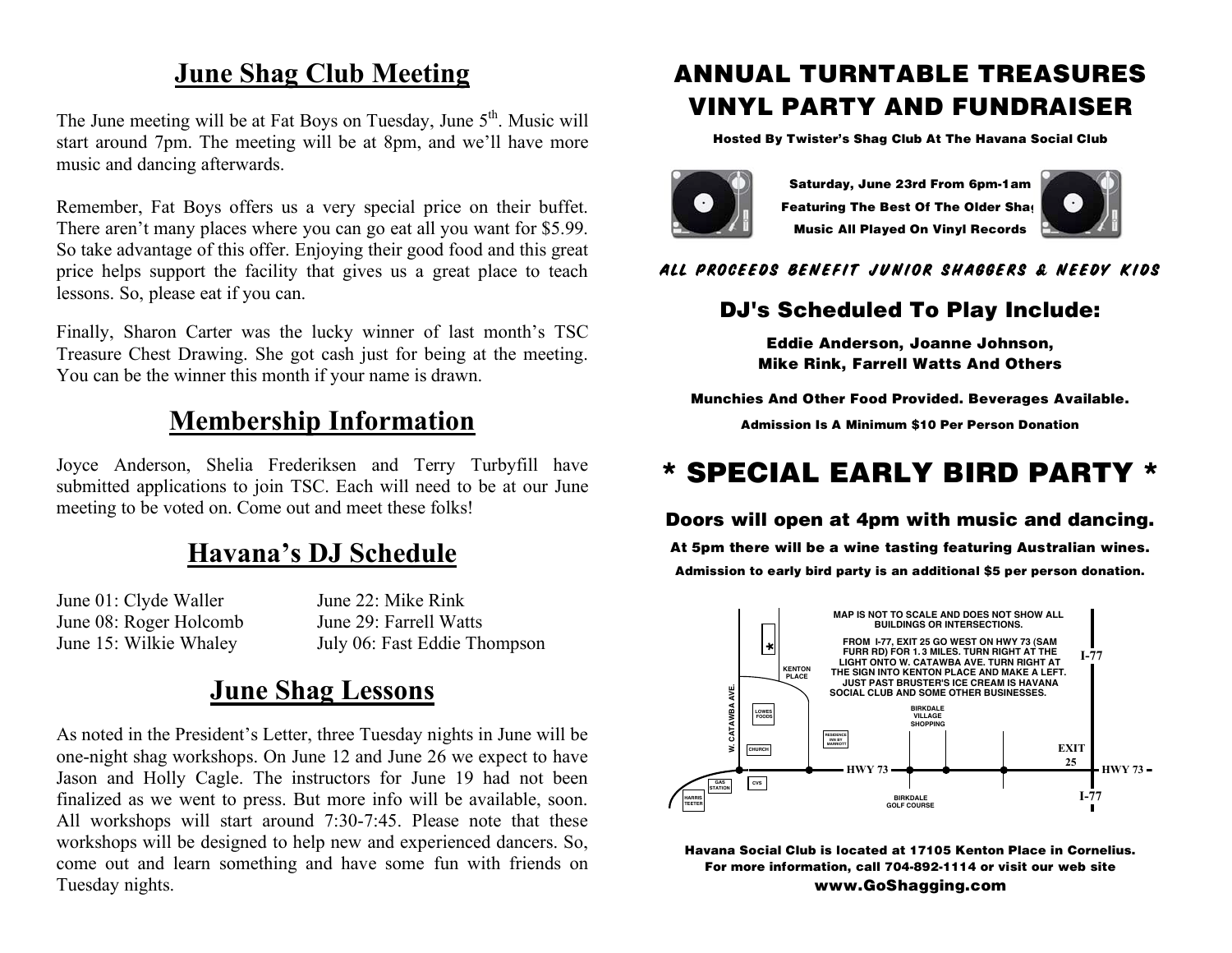### **Union Street Live**

By David Kelly

Looking for some great live music, a place to dance, and all this for free? You can enjoy all of these things in downtown Concord on the third Thursday night each month during the summer. It is being called Union Street Live. The bands will set up on the street in front of the historic Courthouse in downtown Concord and play from 6 PM till 9 PM.

On June 21<sup>st</sup>, Too Much Sylvia will be rocking the streets. On July 19<sup>th</sup>, Billy Scott and the Prophets will be performing some of their hits. On August  $16<sup>th</sup>$ , the Fantastic Shakers will be jamming with some heavyweight stars from the past. The concerts will close Sept. 20 with the Tams as the Love Train departs for the season.

Folks can bring their lawn chairs and set them on the courthouse lawn, sidewalks and the streets around the stage. A few food vendors will also be there just in case you get a little hungry. Of course What-A-Burger is a block up the street, and there is always Cabarrus Creamery if you have a craving for some ice cream.

Additional info can be found on www.concorddowntown.com.

#### **Outdoor Concerts In Lincolnton**

Submitted By Rick Thompson

Each summer, on the last Thursday of the month, Lincolnton sponsors free outdoor concerts downtown at the Court Square called "Alive After Five". This year's schedule includes:

 $5/31$ : The Coastline Band  $8/30$ : To be announced 7/25: The Fantastic Shakers

6/28: Holiday Band 9/29: The Extrordinaires

Guests are encouraged to bring a lawn chair, but please leave your coolers at home. Food vendors and the Budweiser Beer Garden will be available.



## **Let's Go Have Some Fun**

On Saturday, June 30, Twister's Shag Club is hosting a bus trip to the 50's & 60's Oldies Party hosted by Winston Salem Shag Club at the Civic Center on Middlebrook Dr. in Clemmons, NC.

Again this year, the DJ will be Roy Childress. Cost is only \$10 (total) for the ride and party for TSC members, and \$15 for guests.

This is one of our most fun trips of the year. Dress the part if you like. A lot of TSC members and other guests will do just that.

New members, don't miss this trip. It's a great chance to meet more of your fellow members, and see how much fun we have.

Bring your own favorite adult beverages for the ride, and the party. There will be plenty of food on the bus, and at the party. So come on and plan on having a blast.

We'll leave I-77, exit 28 at 5pm, exit 36 at Fat Boys at 5:15, and exit 50 at JR's at 5:35. Don't be late. We'll return at 11:30pm. Pay in advance if you want to reserve a spot. Otherwise, show up to ride! Call Kathy Thompson (704-651-7122) if you need more info.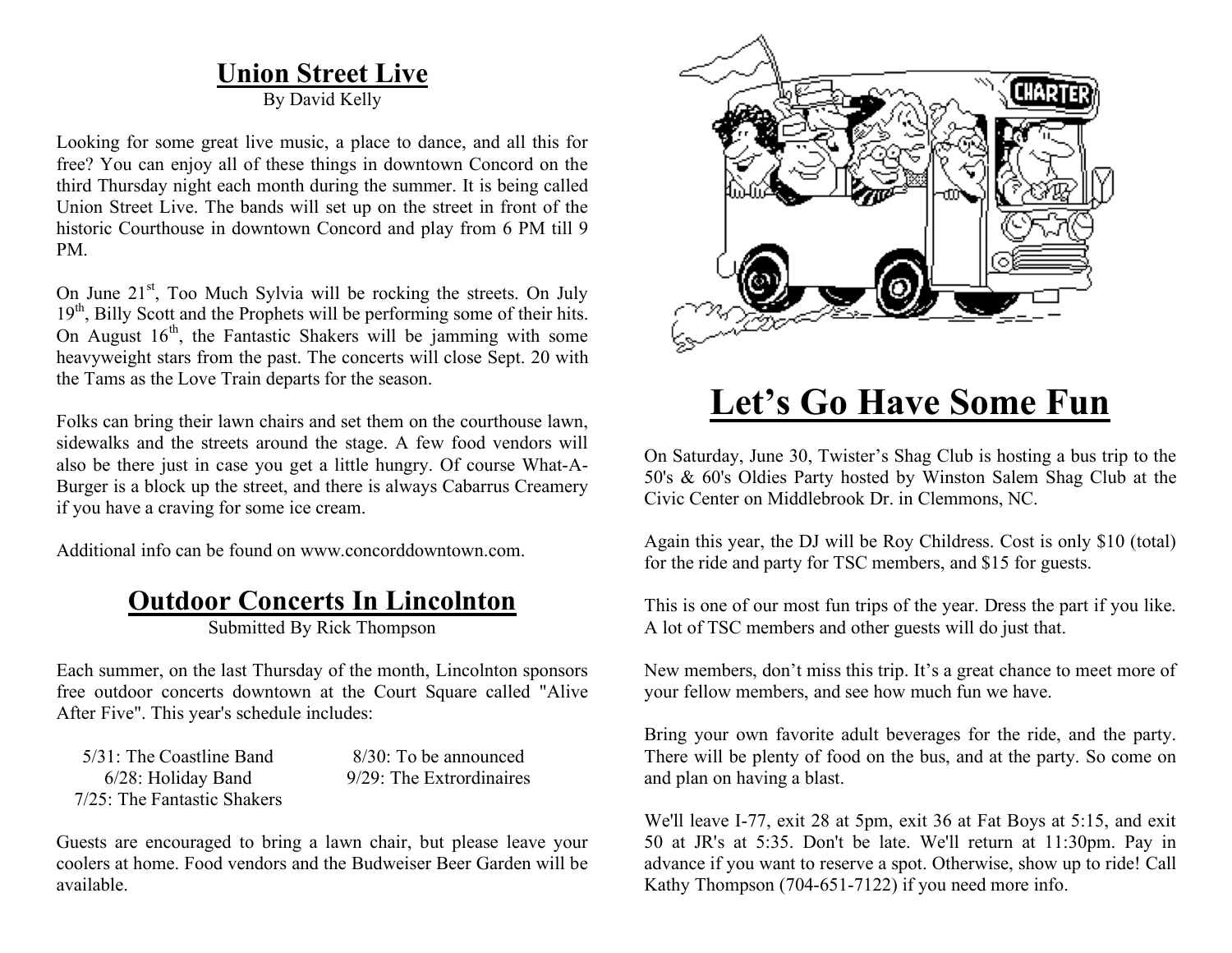#### **Get Your Raffle Tickets**

Support Fun Sunday And Fun Monday

If you have been to Fall SOS, you know what these events are. If not, here is a little information that will be new to you. The first Sunday and Monday of Fall SOS include street festivals that include live entertainment. Various performers have been involved over the years. On Sunday, the bands set up in the parking lot out behind Ducks. On Monday, Main Street is blocked off and the bands set up down just past Harold's and Ducks toward the horseshoe. Many shag clubs set up booths to sell food and other wares. It's a lot of fun and 1000's of people show up to watch.

The event was started to enhance the value of the SOS membership. But, there was an immediate need to find funding for the event due to the significant cost involved. That funding now comes 100% through the sale of raffle tickets. These raffle tickets offer you a chance to win prizes from \$100-\$7500. The club that sells the winning ticket also wins a monetary prize.

Every year, shag clubs are given 100 tickets to sell at \$10. And every year, Twister's Shag Club and its members have stepped up to buy and sell all 100 tickets. The 2007 effort has now begun and we have another 100 to sell. We need you to buy a ticket or two, and to help selling them if you can. Remember, without the sale of these tickets, this event will no longer be held. (By the way, if there is a surplus of funds after all bills are paid and prizes are awarded, the excess is given to a children's charity.)

The groups playing at the 2007 event are listed here:

#### **Sunday**

The Attractions And The Band Of Oz

#### **Monday**

Delbert McClinton The Craig Woolard Band and The Coastline Band

See Greta to get your tickets. You do not have to be present to win.

### **Blood Drive Support**

Mark your calendar now for Saturday, July 28. That's the day we will dance and provided entertainment for a blood drive in Huntersville. It's going to be a "beach theme". We'll be there for several hours just helping a good cause. More details will follow.

#### **94.9FM At the Beach, And At Home** By Rees Brody

On those trips to the beach, I start looking for the beach music radio station 94.9FM once I get on 501 out of Laurinburg. I always get excited when I can pick up the station, and a little sad when I lose it leaving.

The other night I happened to find their website, www.949thesurf.com. I discovered that you could register on their site, and then log in and listen to their beach music online. Windows Media Player opens and plays the live broadcast. I think that's called streaming music? Anyway, I now had the live broadcast on my computer. The music is great, but those computer desktop speakers with 5 watts of power leave a lot to be desired.

I like the walls to shake and feel the music. Unfortunately the stereo system is one level down on the other side of the house. Well, I looked over at the laptop with wireless Internet, and wondered how can I do this. Maybe you've heard Radio Shack's slogan, "You've got questions, we've got answers"? They have the answer! I bought a cable with an earphone plug on one end and two phono plugs the other end. Took the laptop to the stereo, connected the earphone plug into the laptop and the phono plugs into the auxiliary inputs of the stereo, and logged onto the live broadcast. It worked! Now I have plenty of power driving good speakers. The only negative may be that the sound quality is slightly reduced coming over the Internet. But unless you are a real stereo buff, I don't think you will notice. My problem now is trying to find a laptop to dedicate to the stereo system so I don't have to lug one around. It never ends, does it?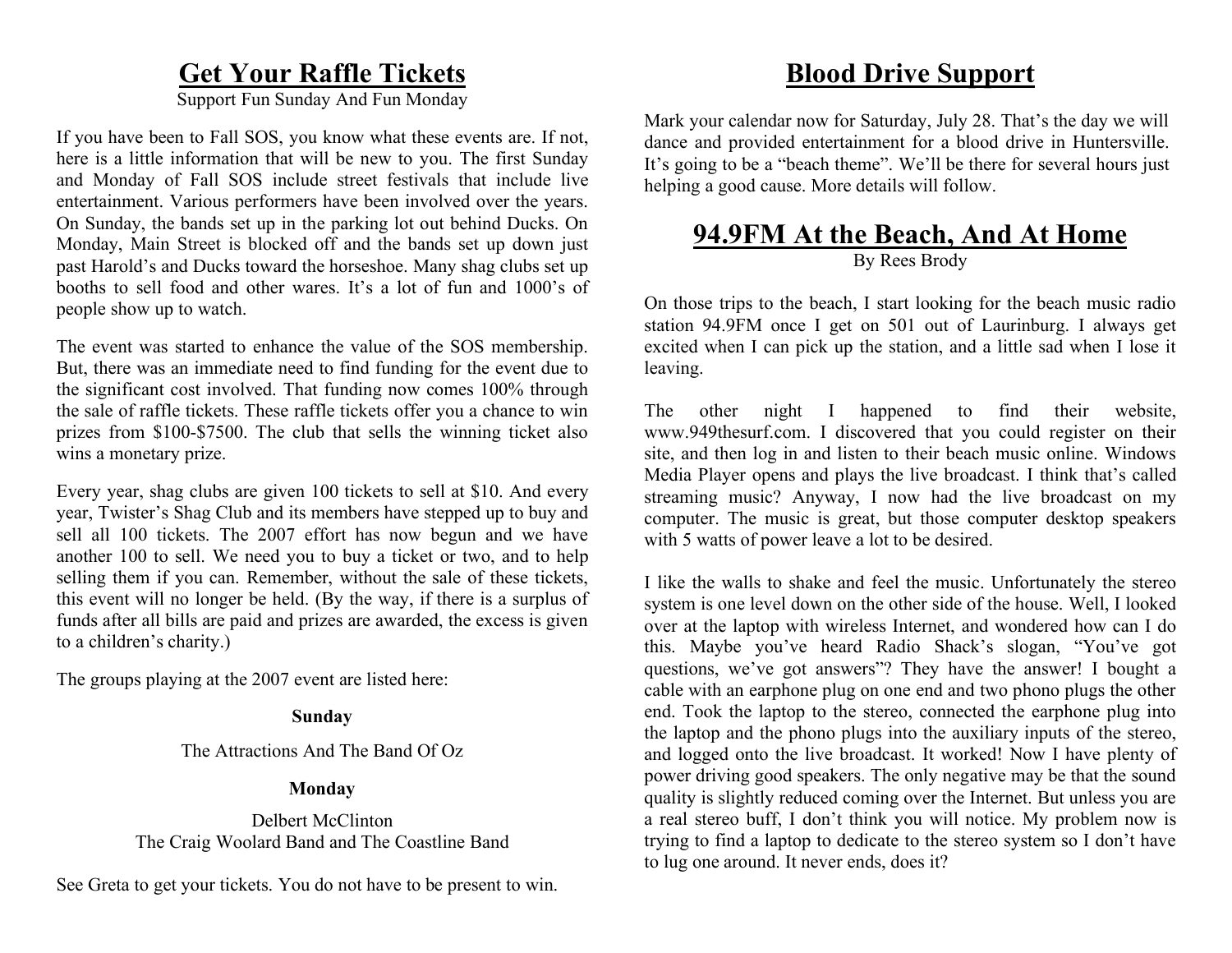### **An E-mail Sent To TSC**

*Our shag club recently received the following note:*

We just finished four shag lessons taught regularly through continuing education classes at Georgia College And State University in Milledgeville, Georgia.

Our instructor had us do steps that were awkward and hard to do very fast. Those who hadn't had two-step or other dance classes became frustrated.

I liked the way your site showed to do the shag.

In fact, I learned much more visiting your site for free than I did taking lessons that cost me \$40.

More instructors need to provide resources such as your site offers, and provided ways for students to get to learn more about the history of the shag, and the music that is involved.

Thank you for www.goshagging.com!

### **Questions That Haunt Me**

Submitted By Sharon Carter

- Can you cry under water?
- How important does a person have to be before they are considered assassinated instead of just murdered?
- Why do you have to "put your two cents in", but it's only a "penny for your thoughts"? Where's that extra penny going?
- Once you're in heaven, do you get stuck wearing the clothes you were buried in for eternity?
- Why does a round pizza come in a square box?
- What disease did cured ham actually have?
- How is it that we put man on the moon before we figured out it would be a good idea to put wheels on luggage?
- Why is it that people say they "slept like a baby" when babies wake up like every two hours?
- If a deaf person has to go to court, is it still called a hearing?
- Why are you IN a movie, but you're ON TV?
- Why do people pay to go up tall buildings and then put money in binoculars to look at things on the ground?
- Why do doctors leave the room while you change? They're going to see you naked anyway.
- Why is "bra" singular and "panties" plural?
- Why do toasters always have a setting that burns the toast to a horrible crisp, which no decent human being would eat?
- If Jimmy cracks corn and no one cares, why is there a stupid song about him?
- Can a hearse carrying a corpse drive in the car-pool lane?
- If the professor on Gilligan's Island can make a radio out of a coconut, why can't he fix a hole in a boat?
- Why does Goofy stand erect while Pluto remains on all fours? They're both dogs.
- If Wile E. Coyote had enough money to buy all that ACME crap, why didn't he just buy dinner?
- If corn oil is made from corn, and vegetable oil is made from vegetables, what is baby oil made from?
- If electricity comes from electrons, does morality come from morons?
- Do The Alphabet Song and Twinkle, Twinkle Little Star have the same tune?
- Why did you just try singing the two songs above?
- Did you ever notice that when you blow in a dog's face, he gets mad at you, but when you take him for a car ride, he sticks his head out the window?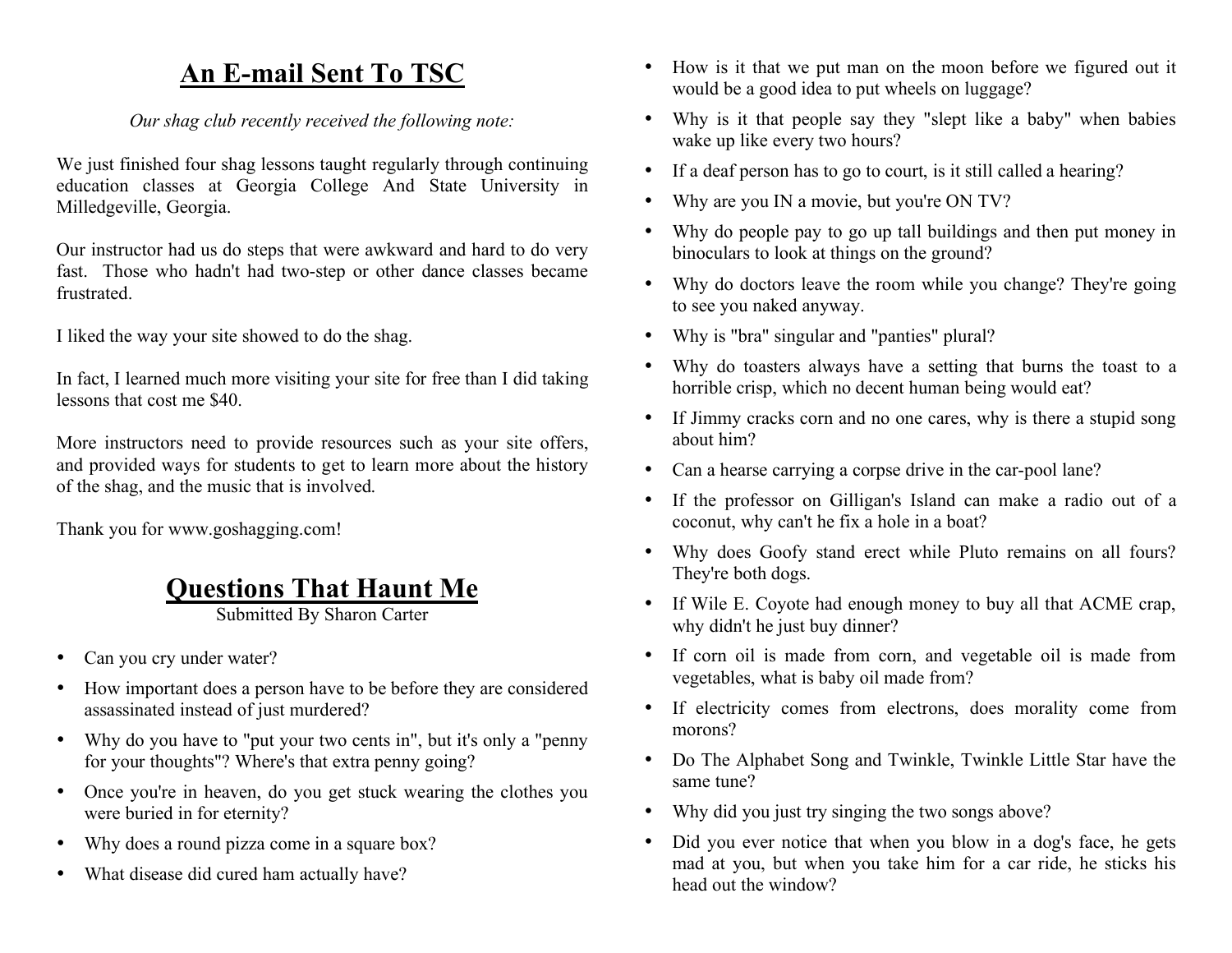#### **TSC's First Golf Outing Of 2007**

By Peggy Cavin

We could not have asked for a more beautiful day for a Captain's Choice golf tournament and cookout. At least 40 members showed up in Statesville at the Twin Oaks Golf Course for what was to be a warm, sunny, just gracious day for a golf outing.

When we arrived at 9:30 a.m., Charles Monday set up the teams while Brian Holt collected the monies. We had members and guests to join in the fun. "Fun" isn't the best word. I think "blast" would be better. We had our normal members who play every golf tournament and we had new members who came out for the first time. We even had some folks who were new at golf. By the way, Rochelle, for a right-handed or should I say lefty, you did a great job on our team. It definitely was a team effort. She and I birdied hole #16 without any help from the guys! Then, Jeff chipped in from off the green on another hole, never touching the green, for another birdie for us. That shot was so spectacular; we all let out a shout that the folks back at the clubhouse heard. Way to go team!

Another team member, Roy Smith, took the men's longest drive title. I tied the women's longest drive. And, we have to mention that Mike took first place for the best "golf ball" shooters. The golf cart girls keep coming back to us for more shooters. I'm not sure if they were taking them to Roger, as they said, or if they were taking them for themselves.

Jim and Margaret Hutson did a wonderful job organizing this gettogether. Jim got the golf game going while Margaret and her sidekick, Kathy, put together the hot dogs and hamburgers with all the trimmings for everyone after the golf game. Along with the 40+ golfers, another 20+ members showed up for the cookout!

The food was outstanding. Margaret and Kathy also had prizes of some type for nearly everyone. It seemed we were all winners that day. If you didn't know, Margaret and Kathy do a lot to help take care of "our" kids at the Davidson-Cornelius Day Care. Throughout the year,

they make cookies and furnish other surprises for the forty kids we support there at Christmas. Being around Margaret and Kathy makes it seem like Christmas all year long. Thank you so much, ladies, for all you do for TSC and the kids!

We always have fun at Twin Oaks in Statesville, so much so that Margaret has already reserved the same time and place for our next outing. So, those of you, who didn't join us, this time hit the practice range and get ready. Until then… fore!

#### **Playing Baseball**

Submitted By Wilma Laws

At one point during a game, the coach called one of his 8-year old baseball players aside and asked, "Do you understand what cooperation is? What a team is?"

The little boy nodded in the affirmative.

"Do you understand that what matters is whether we win or lose together as a team?"

The little boy nodded yes.

"So," the coach continued, "I'm sure you know, when an out is called, you shouldn't argue, curse, attack the umpire, or call him a peckerhead. Do you understand all that?"

Again the little boy nodded.

He continued, "And when I take you out of the game so another boy gets a chance to play, it's not good sportsmanship to call your coach a dumb a is it?"

Again the little boy nodded.

"Good," said the coach. "Now go over there and explain all that to your grandmother."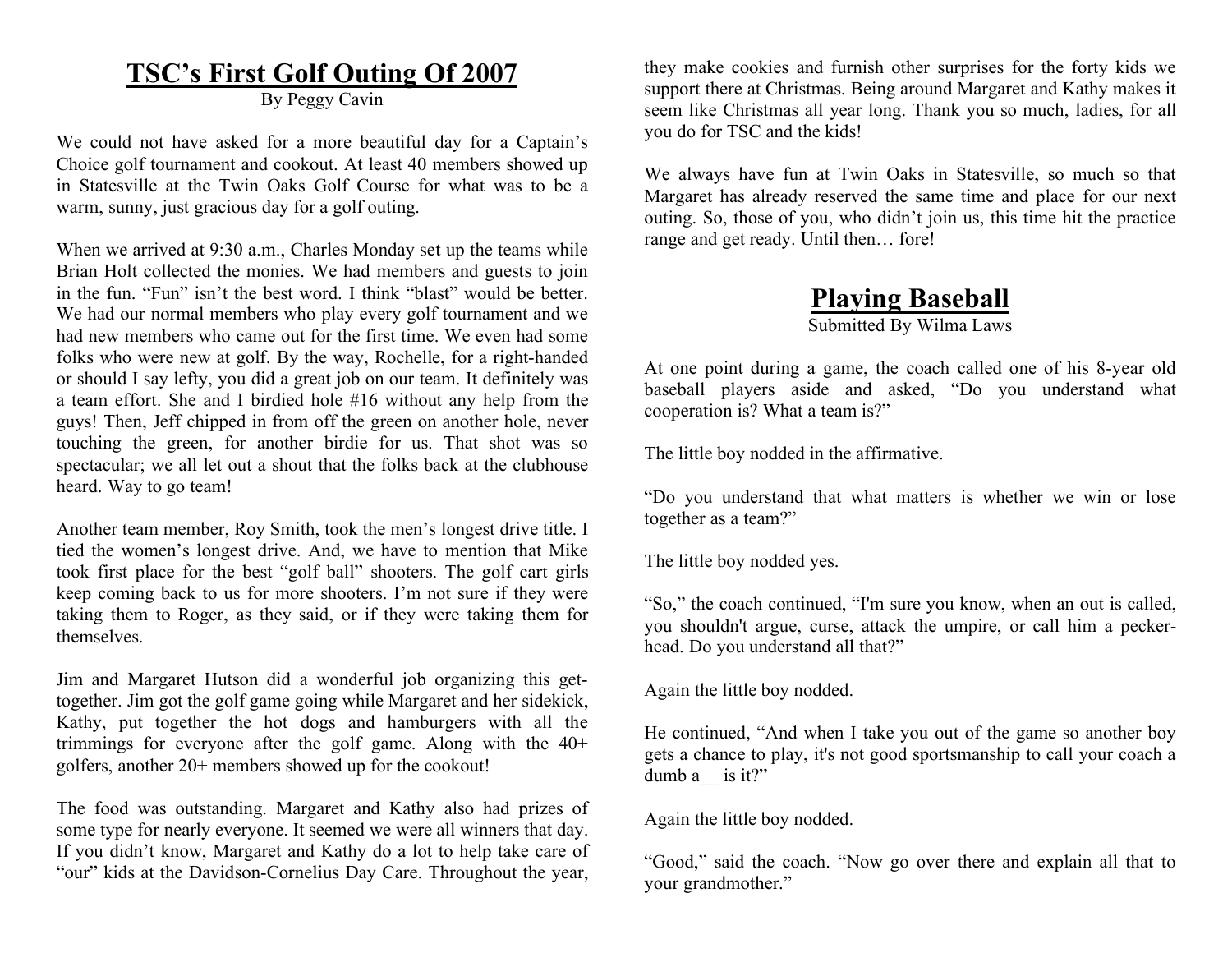### **What's Happening In The Shag World**

#### **GoShagging.com Has More Items And Details!**

*Note: Party flyers & club mail can be viewed at our monthly meeting.*

#### **June 5: TSC Monthly meeting and dance at Fat Boys.**

May 31-June 3: Summer Beach Bash hosted by Pittsburgh Area Jitterbug Club. \$60. DJ's Tim Miller, Mike Rink & Wilkie Whaley along with 5 club DJ's. Free food, cocktails and dance workshops. Call 412-551-0830 or visit www.pittsburghareajitterbugclub.com

June 2: Charity Golf Tournament hosted by Charlotte Shag Club. \$70 Golf and Food, \$10 food only. All profits will go to Victory Junction. 980-343-5796 or patti.miller@cms.k23.nc.us for info.

June 3: Beach Music Festival hosted by Richmond Shag Club. \$20- \$35. Band Of Oz, Ron Moody And The Centaurs, The Craig Woolard Band, and the Mighty Tams. EagleZEyeS@netscape.net www.RichmondBeachMusicFestival.com, 804-285-2828 ext. 3500

June 8-10: Sand Gnat Shag-A-Ganza in Jekyll Island by Golden Isles Club. \$50-\$60. Paul Spalding, Jim Bowers, Murl Augustine & Betty Brown. 912-267-9077 orshagdancers@bellsouth.net.

June 9: Burlington Shag Club's Meet the Area Clubs party. \$5. DJs Jim Waye and Ron Russ. 919-563-9269 or jswest@mebtel.net

June 9: Monthly party hosted by Brushy Mountain Shag Club. \$5. DJ Terry Helms. 336-921-4205 or roosta\_nc@charter.net for info.

June 9: New Beginnings Party in hosted by Gaston Shaggers. \$6. DJ Eddie Teeter. 704-827-1770 or patsyfuller@carolina.rr.com

June 10: Shagging by the River hosted by Sandy Beach Shag Club in Morganton, at the Boardwalk Grill on the River 4pm to 8pm. Free. DJ Steve Coley. Dance on the deck. Special drink and food prices. 828- 438-3979 or rlancaster@compascable.net for info.

June 15 & 16: 16th Annual Pig Roast hosted by Roanoke Valley Shag Club. \$25. DJ's plus Ed Timberlake and Tim Phelps. 540-797-3684 or mwhitlock@roanokecountyva.gov for more info.

June 16: Jivin June Jam hosted by Lancaster Shag Club. \$25. DJs Gene Sistare, Fessa John Hook. Shrimp Boil, dance lessons, book signing by Fessa John Hook, free beer and vodka drinks. 803-286- 5694 or double 517@yahoo.com for more info.

June 16: Hot Time in the Triad Shag Contest hosted by Greater Triad Shag Club @ Thirsty's 2. Non-CSA Amateur & Non-Pro Contest to benefit Brenner's Children's Hospital. For more information call 336- 299-6859 or email mmadrin@hotmail.com.

**June 23: Turntable Treasures Vinyl Party And Fundraiser hosted by Twister's Shag Club at Havana Social Club in Cornelius. \$10 per person minimum donation. All profits from this event will benefit junior shaggers and local, needy kids. Party starts at 6pm with multiple DJ's playing all the best older shag music. Munchies and other food provided.**

*Special Early Bird Party starts at 4pm with music my 91.7 FM's Kyle Beam. At 5pm there will be a wine tasting featuring Australian wines. Come out and enjoy this addition to a great event. Cost for the Early Bird Party is an additional \$5.*

**June 30: TSC is taking a bus trip to the 50's & 60's Oldies Party hosted by Winston Salem Shag Club at the Civic Center on Middlebrook Dr. in Clemmons, NC. DJ Roy Childress. Cost is only \$10 (total) for the ride and party for TSC members, and \$15 for guests. Call Kathy Thompson (704-651-7122) for more.**

July 13-15: 2007 ACSC Summer Workshop hosted by CSRA. \$55- \$65. www.csrashag.com, 706-825-5199 or email musicman@knology.net for more info.

**July 18-22: Junior SOS at North Myrtle Beach, SC. For more details, see www.juniorshaggers.com**

**Sept 7: Pre-SOS Party hosted by Twister's Shag Club.**

**September 14-23: SOS Fall Migration in North Myrtle Beach.**

**Nov 2-4: Fall Cyclone hosted by Twister's Shag Club. Details will be announced in late June on www.goshagging.com**

**Dec 31: New Year's Eve Party hosted by Twister's Shag Club. More details to be announce on www.goshagging.com.**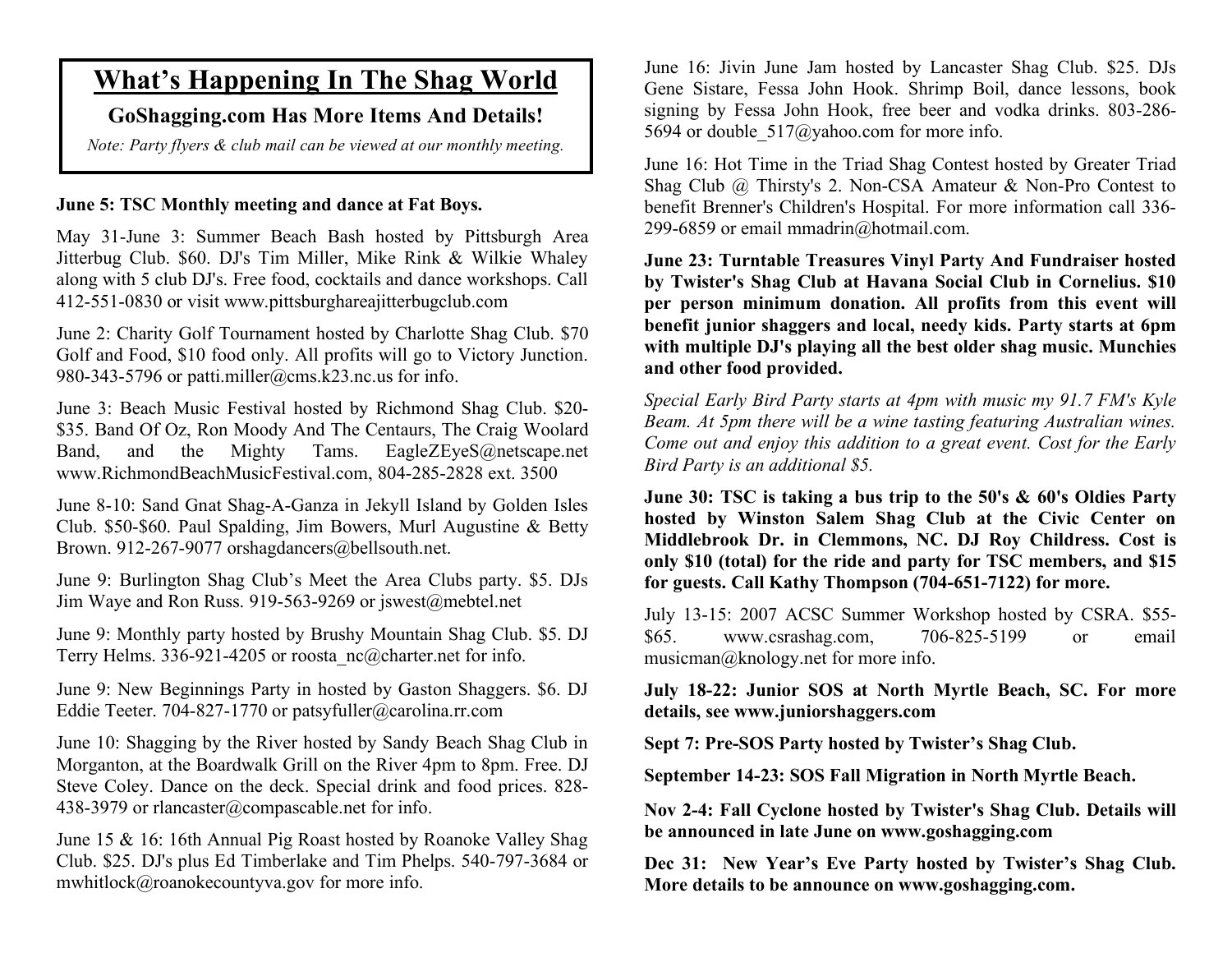### **This Month's Birthdays**

| Chuck Willingham | 06/04 | Lee Cavin         | 06/22 |
|------------------|-------|-------------------|-------|
| Pam Rink         | 06/06 | Jennifer Finney   | 06/27 |
| Debbie Green     | 06/13 | Beverly Rouse     | 06/27 |
| Jean Nester      | 06/15 | Arlene McLaughlin | 06/28 |
| Iris Binder      | 06/17 | Milly Humphrey    | 06/29 |
| Audrey Brock     | 06/18 | Warren Moretz     | 06/29 |
| Marvin Chapman   | 06/19 | Scott Tadlock     | 06/29 |

### **Next Month's Birthdays**

| Geoff Siege     | 07/03 | Teresa Flowers | 07/23 |
|-----------------|-------|----------------|-------|
| James Thorndyke | 07/07 | Jimmy Melton   | 07/24 |
| Donna Hord      | 07/10 | Dick Bigham    | 07/26 |
| Eddie Teeter    | 07/12 | Dennis Johnson | 07/26 |
| Arnold Hatley   | 07/17 | Dean Yancey    | 07/30 |

#### **What is the most important "second opinion"? Health? Retirement? Asset protection? Long term care?**

#### **Dorance D Greer III**

**Financial Advisor - Greater Carolina Group 9115 Harris Corners Pkwy, Ste. 250 (Exit 18 & I-77) Charlotte, NC 28269 (704) 688-0615 Office, (704) 372-7576 Fax, (704) 252-2685 Cell**

http://www.greatercarolinagroup.com/assoc/dorancegreer.html

**Professional Specialties Include: Estate Planning, IRA, 401k, 403b, SEP rollover, LTC, Financial Planning\*, Debt Consolidation, Life and Disability Insurance, Long Term Care and Medicare Supplement, Indemnity/Critical Illness, Group & Individual Health, Life, Accident and Health, Medicare Supplement and LTC licenses as well as NASD Series 7 and 66 registrations and as an Investment Advisor Representative.**

\*Securities & Investment Advisory services offered through Securian Financial Services, Inc., Securities Dealer, Member NASD/SIPC Greater Carolina Group is independently owned /operated. TR# 1141-2006-20361. 12/19/2006

**We do first opinions as well!**

**Happy Birthday Chuck! I'm looking forward to fun in the mountains! Love, Sandra**

**Pam, You and me since '63. Happy Anniversary! Love, CD**

**Summer is here, and you've got stuff to get rid of.**

**Is a yard sale in order? Is anyone interested in a group (club) yard sale? We could have a sale, and arrange to give unsold items away. Let us know what you think.**

**Do you want to advertise something here? Contact us.**



**We would like to thank the staff, and all of the DJ's at WSGE. We appreciate your efforts to play great shag music for us.**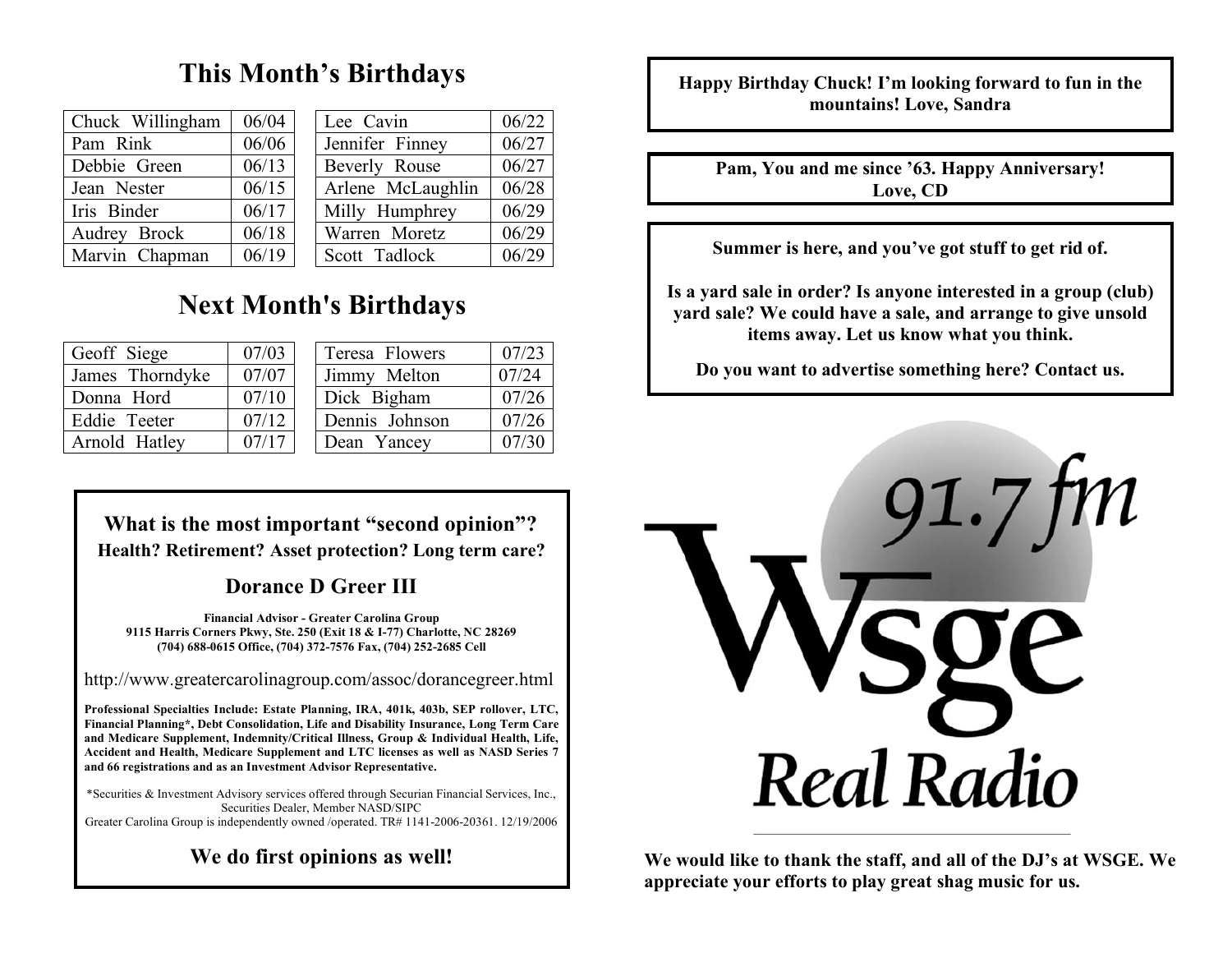### **SOS Fun**

By Nancy Williams

Dean and I had a great time making new friends at the Tea Party. The music was great and we enjoyed seeing all the wonderful dancers. Then, we went over to the OD Beach Club where there was a large group of familiar faces. Isn't it nice to go out and see familiar people? We kept trying to leave but Mike Rink just kept playing one great old song after another. I crawled into bed about 2AM and died.

Wish we could have stayed longer, but some of us had to work!

### **Red Velvet Kamora**

By Vickie Allen

This is the recipe for the cake at last shag lessons graduation night.

- 4 Oz. Cream Cheese (What I used), or you may substitute with Yoplait Boston Cream Pie Yogurt
- 1 cube Margarine or ½ cup at room temperature. Cream together.
- Add 4 eggs. Beat together thoroughly. Add one Pkg. Red Velvet cake mix.
- Mix together with five little bottles Kamora or 1 <sup>1</sup>/4 cup Kaluha (Kamora is like a generic Kaluha)
- After preparing the bunt pan, sprinkle brown sugar in bottom. Pour in cake mixture.
- Bake at 350 for 35 minutes. Test with toothpick, but don't over bake.
- Before turning out onto platter, ice the bottom with chocolate icing. Let it melt down the inside of pan so it coats the bottom and sides of cake.
- In small bowl or large measuring cup, mix together  $\frac{3}{4}$  cup cream cheese frosting from can with ¼ cup Bailey's Irish Cream.
- Turn cake out and pour icing mixture on top and let drizzle down sides. Pour remaining in middle.

Optional; Sprinkle nuts of chose on top and around bottom.

Serve warm or cold. Enjoy!

### **How to Tell the Sex of a Fly**

Submitted By Chuck Willingham

A woman walked into the kitchen to find her husband stalking around with a fly swatter.

"What are you doing?" She asked.

"Hunting flies," He responded.

"Oh. Killing any?" She asked.

"Yep, three males, two females," he replied.

Intrigued, she asked. "How can you tell them apart?"

He responded, "Three were on a beer can, two were on the phone.

### **A Summer Cake Recipe By Queenie!**

#### Pineapple Angel Food Cake

1 box of any type of angel food cake mix (only 1 bag of ingredients to a box)

1 can of crushed pineapple, juice and all

Mix together and pour into a 9 by 13 glass dish. Do not grease.

Beat on medium speed about two minutes!

Bake at 350 degrees for about 30 to 35 minutes or until golden brown.

Let cool completely before cutting or taking out of the pan.

- I put either whipped cream or cool whip on it with sliced strawberries! So good!
- Now, someone needs to make this and bring it to the Havana one Friday night!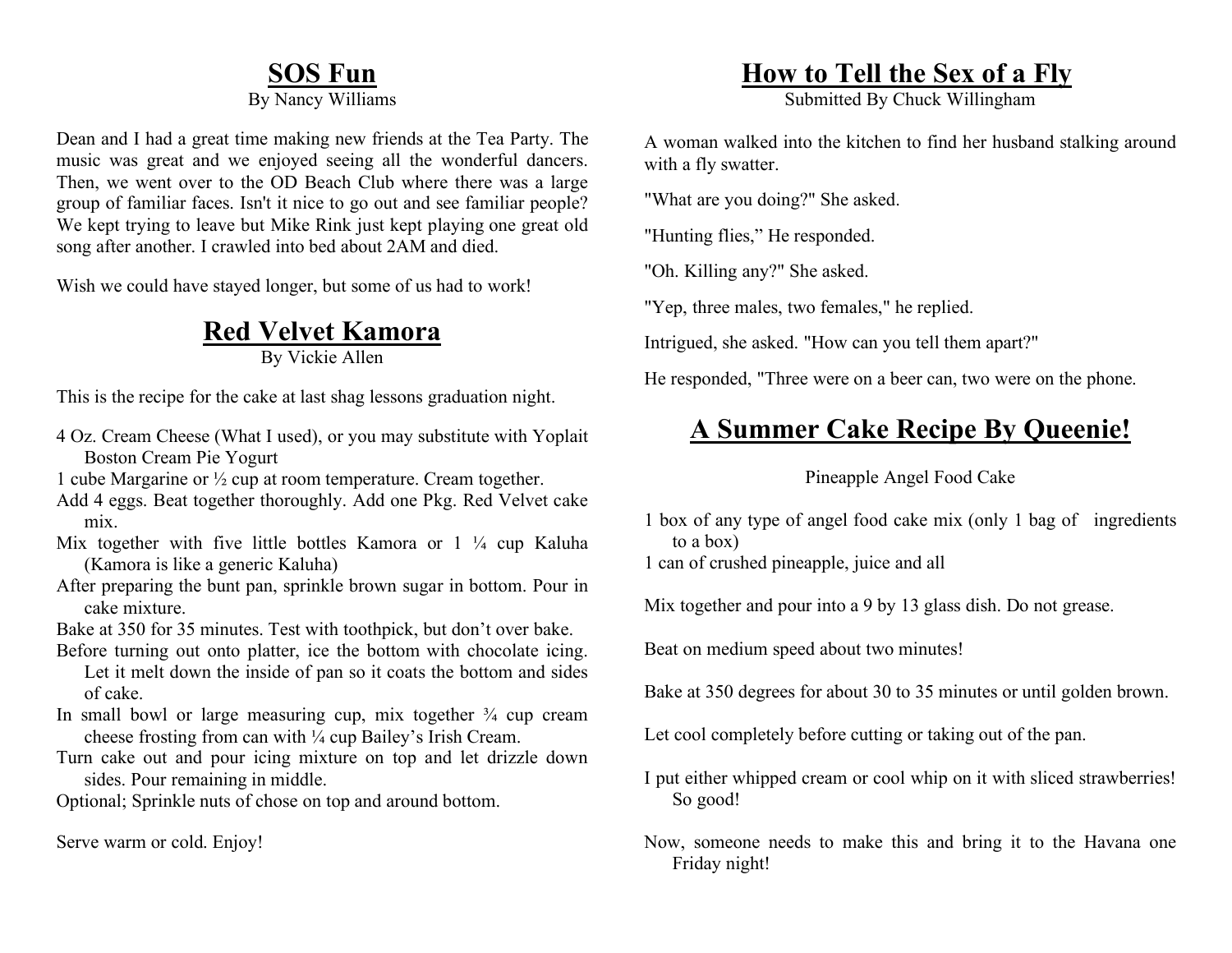#### **Queenie's Medical Moment**

By Pam Siege

For you that don't know me, I am a nurse. I have been a RN for a long time… 33 years! Wow! Now I need to rest awhile before I finish this message. I made myself tired! I forgot I was that old.

OK, back to what I started… this article!

I have taken care of so many patients that have chronic obstructive pulmonary disease (COPD). They die a slow horrible death! Next to cancer, it is one of the worst diseases to watch someone die from. I have watched several uncles and a sister-in-law die from it.

What is COPD? - Shortness of breath caused by a disease in the elasticity (stretch) of the lungs.

How is CORP diagnosed? - Lab test or x-rays, activities of daily living  $(ADL's).$ 

What are the signs? - Coughing a lot, usually with saliva or spit that is thick or hard to cough up. Shortness of breath, especially with exercise such as walking. Emphysema. Breathing becomes more difficult. Chest and lung infections. Weight loss. Wheezing or coughing.

What causes COPD? - -Cigarette smoking. Air pollution. Damage to the lung caused by a virus, infection, or type of job.

You are more likely to get COPD... - If you smoke. If you have family history of allergies or lung problems. If you had severe pneumonia when you were a child. As you age increases. From second hand smoke, especially if your parents smoked.

How can I keep from getting COPD? - Don't smoke, and try not to be around others if they are smoking.

Problems associated with COPD - Once you have the disease you can't undo the damage already done.

However, you can stop it from worsening. It becomes harder to breathe, but medicine and treatment help relieve the discomfort. Infections. Becoming nervous or depressed.

How is it treated? - Stop smoking! Avoid being around anyone who is smoking. Stay inside with an air conditioner in hot weather. Get a pneumonia shot every 6 years and an annual flu shot.

Will I need to take medicine? - The doctor may give you medicine to help you breathe better, antibiotics for infections, and medicine to help with nervousness and depression. Drink at least 8 to 10 glasses of fluid each day.

Activity - Be as active as your breath allows

Diet - Lose weight if you are overweight

This isn't a happy article at all. I usually try to make everything happy... but this just isn't! It hurts not only yourself, but your loved ones also! Please be careful when you smoke and try not to expose others to second hand problems!

Thanks everyone and remember… Laughter is the best medicine and it helps tighten the stomach muscles! So here's to your health!

#### **Need Your Boat Detailed?**

**Have a boat that you don't have time to clean? Then give Lee Cavin a call. He will come to your location up to 60 miles away. All you need to do is supply the water and electricity and he'll provide the rest.**

**Services: Washing, Waxing, Teak Cleaning, Interior Cleaning. Cost will depend on the condition of the boat.**

**Home: (704) 439-2818 Cell: (704) 604-0395 DC: 151\*140926\*1**

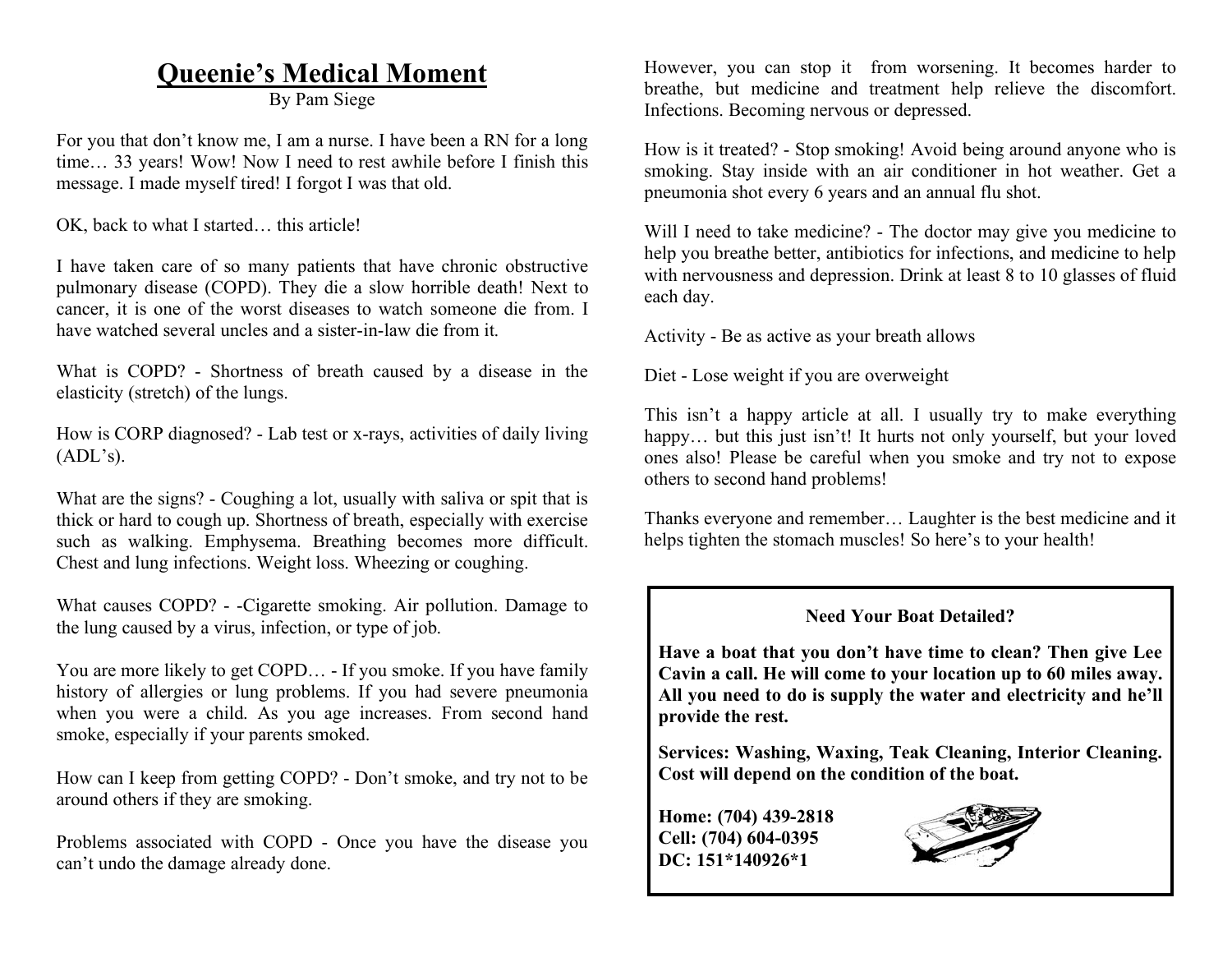#### **Shag Dance on YouTube**

By Dan Musgrove

Have you seen The Young Guns yet? They represent the next generation of our music. Go to YouTube and check out some of the performers at Duck's during the SOS Record Release Party. There's a clip of their performance at Dynamite's on Tuesday night during SOS. There was a huge crowd to see them.

There are several clips from shag dance contests that will inspire or intimidate you. Search YouTube for 'shag dance' and 'north myrtle beach Carolina beach music' and/or 'williecs'.

Many of these clips are provided by Willie C. His web page is www.beachmusiccafe.com. You will find a lot of other interesting stuff there.

#### **Record Release Party at Ducks**

By Janice Musgrove

Each SOS there is a record release party at one or more of the clubs. This year on Friday afternoon we attended the party at Duck's. Ripete-KHP sponsored the event with over 30 groups entertaining with their new songs.

It was a great opportunity to find which songs would be playing at the clubs and for sale at Judy's House of Oldies. The club was full of shaggers dancing in between the performances.

They even gave shag rags and CDs to those that got up to dance.

Raffles were held to raise money for different causes and there was a big give away of CDs was held.

The groups had some wonderful new music this spring. It was great to see some of our favorite singers perform. It was especially good to see Mike Taylor back singing with the Holiday Band after his recent surgery.

#### **Our First SOS**

By Jennifer Finney

John and I went down to SOS on the last Friday. The weather was a little chilly, and the wind was killer, so we shopped a little and had some great oysters at Bimini's in North Myrtle. We decided to break ourselves in at Fat Harold's that night. Boy was it crowded! We tried really hard and got us a spot near the dance floor so we could see all of the great dancers. We met a couple of ladies from the Charlotte Shag Club who were very friendly. After some drinks we decided to hit the dance floor. We danced for about an hour until we were sweating. The floor was a little too crowded for us but we still had fun. We called it a night around 12:00.

Saturday was absolutely gorgeous! We met up with everyone around 11:00 to decorate the party bus for the parade. We made sure we had a seat on top so we could see the crowd. I went around and got pictures of all the floats that were entering. Everyone was so friendly. They were dancing and excited to show off their works of art for the parade. We finally took off on the bus and people were lined up for miles. What fun! John jumped on and off the bus making sure he hit every liquor store on every corner to make the ride more enjoyable. People were cheering us on and throwing Mardi Gras beads at us. We had some members dancing in the street in front of the bus to get the crowd going. What a fun ride!

After the parade we caught some rays at the Avista pool while several bands played some great tunes. We got ready and headed to the long island ice tea party at the OD Beach Club. We saw Frankie and Dennis as soon as we walked in, so we joined them. The place was perfect for dancing. The floor was big enough so you wouldn't get stepped on and it wasn't smoky at all. We had the most amazing night! We both enjoyed dancing with each other and other people. We both agreed dancing with others really helps you learn different moves and makes you a better dancer. We both also enjoyed talking to everyone and getting to know people in the club a lot better. Everyone is great!

This was by far one of the best short weekend vacations John and I have ever had! We will be going back to SOS again, for more fun!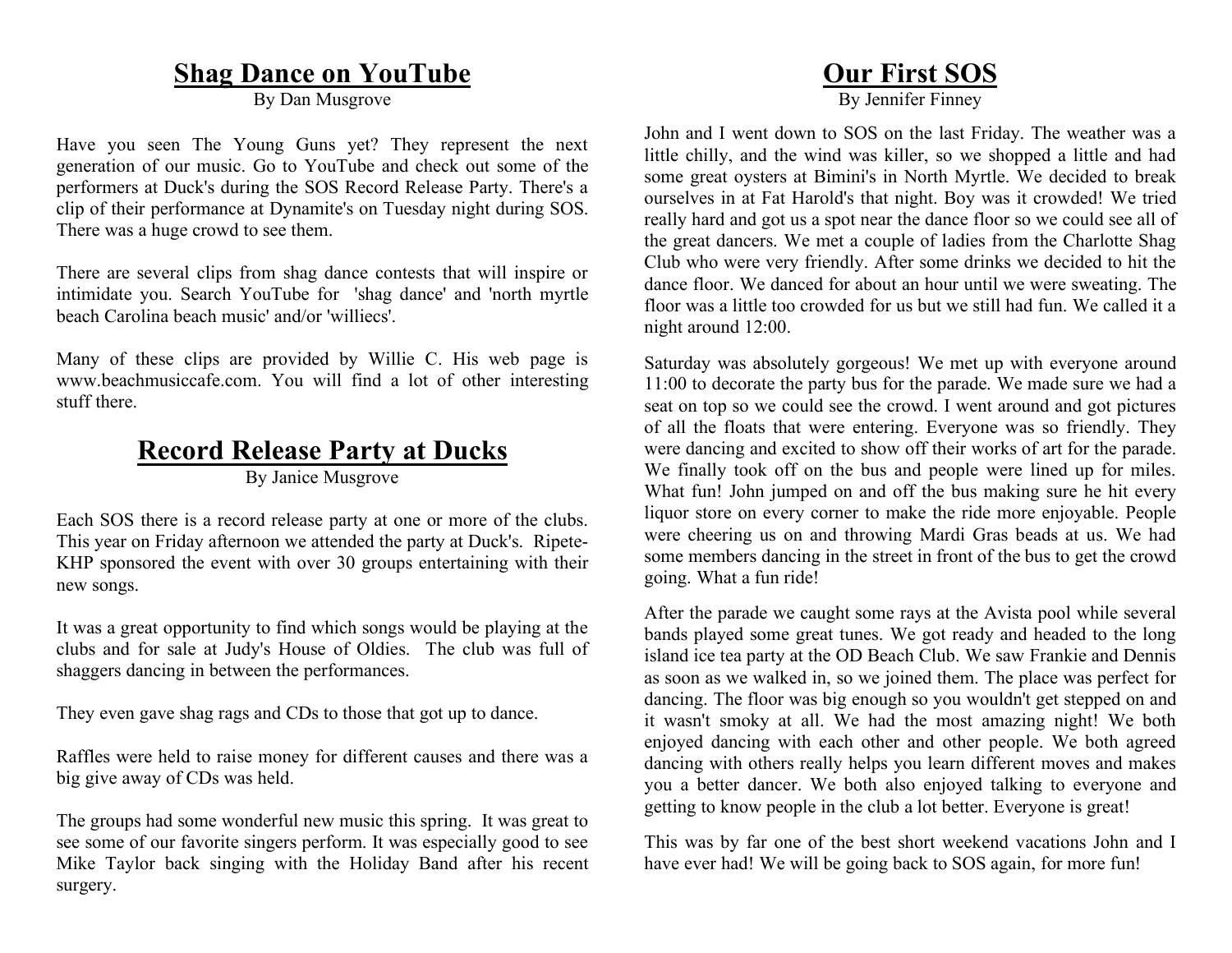#### **More SOS Memories**

Jan Wiseman

Carol and I arrived in NMB Thursday afternoon ready to hit the streets. This was our second trip to Spring Safari. After getting settled in our condo, resting and having some liquid refreshments, we told our friends we were going out for a quick round of the establishments and would be home early.

Well, that's just not going to happen at SOS! Since it was our first day we ran into so many friends that the evening stretched out until 1:00 in the morning. I'm not complaining. We had a ball.

We enjoyed Fat Harold's Friday afternoon and the Fantastic Shakers. They knew how to do a good show, as usual. The place was packed and everyone was having a blast. We always made the rounds to all of the bars just to check things out and to make sure we didn't miss anything.

The parade was such a good time. Thankfully, the bus was nice and we didn't do so much clean-up this year. We had a full bus and a great time on the upper deck. While we were all hanging out of the bus, I thought, gee I hope this sucker doesn't turn over!

The folks along the parade route were great, they were throwing candy and beads at us. There was a good turn-out of TSC members and I know everyone had fun. The group picture turned out great. Good job on the picture taking!

Last, but not least was the Tea Party, and what a party it was. I understand the number of the pitchers of tea was rather large, but hey, who's counting. Everyone was dancing, even us, and the party went on and on! The Tea Party is always a highlight and a perfect way to end a wonderful week.

Sunday I was so pooped I could hardly get out of bed, but the shops were calling so we had to do what we had to do… go shopping! It was an outstanding four days at the beach and we hope to repeat all the fun at SOS in the Fall.

### **Member Spotlight**

*Dianne Harrington, tell us a little about yourself!*

I was born in Jacksonville, Florida on the naval base. It was somewhat humorous in that my mother, being young and pregnant, only wore my father's large shirts. She didn't even look pregnant. My father was on duty on board a naval ship when the time came,. So, my grandmother was in the car with my mom on route to the hospital. Take into account that my grandmother had a large abdomen, having delivered nine babies or her own. Well, you can guess what happened! My mother got a military escort to the hospital door, which was great, but when they began to assist my grandmother out of the car, they were quite embarrassed to hear my mom tell them that she was the one in labor.

As my father changed from the Navy to the Air Force, we moved to a different state almost every two years. The great thing about a life like that was how well one learns to adapt to different types of people. I also got out of doing a lot of school projects and work. There were down sides as well. There was no way I could have any pets, and you couldn't really have close friends because, to qualify that relationship with someone to the fullest extent, you had to spend a lot of time with a person. Also, on a down side I couldn't get involved with athletics, class productions, dances or clubs. It wasn't until I was fifteen that I glimpsed Myrtle Beach. I loved it! My mom would let me go free for the first time in my life. She had me to check in with her at out hotel occasionally and be back by 10PM or 11 PM. But, for hours, I could walk up and down the sidewalks, or go to the beach and eat at the hot dog places. Still, I would absolutely die of embarrassment if a car of boys would honk or holler at us! Boy, was I scared of them… but also very excited over the attention at the same time. It was so great!

#### *Dianne, tell us when you got into beach music, etc.*

I didn't see my first shaggers until I was dating Richard. We were walking the beach at OD (Ocean Drive, now North Myrtle Beach) and he said, "Come on, I'd like to show you the Galleon (Spanish Galleon Lounge) where my friends and I hang out sometimes."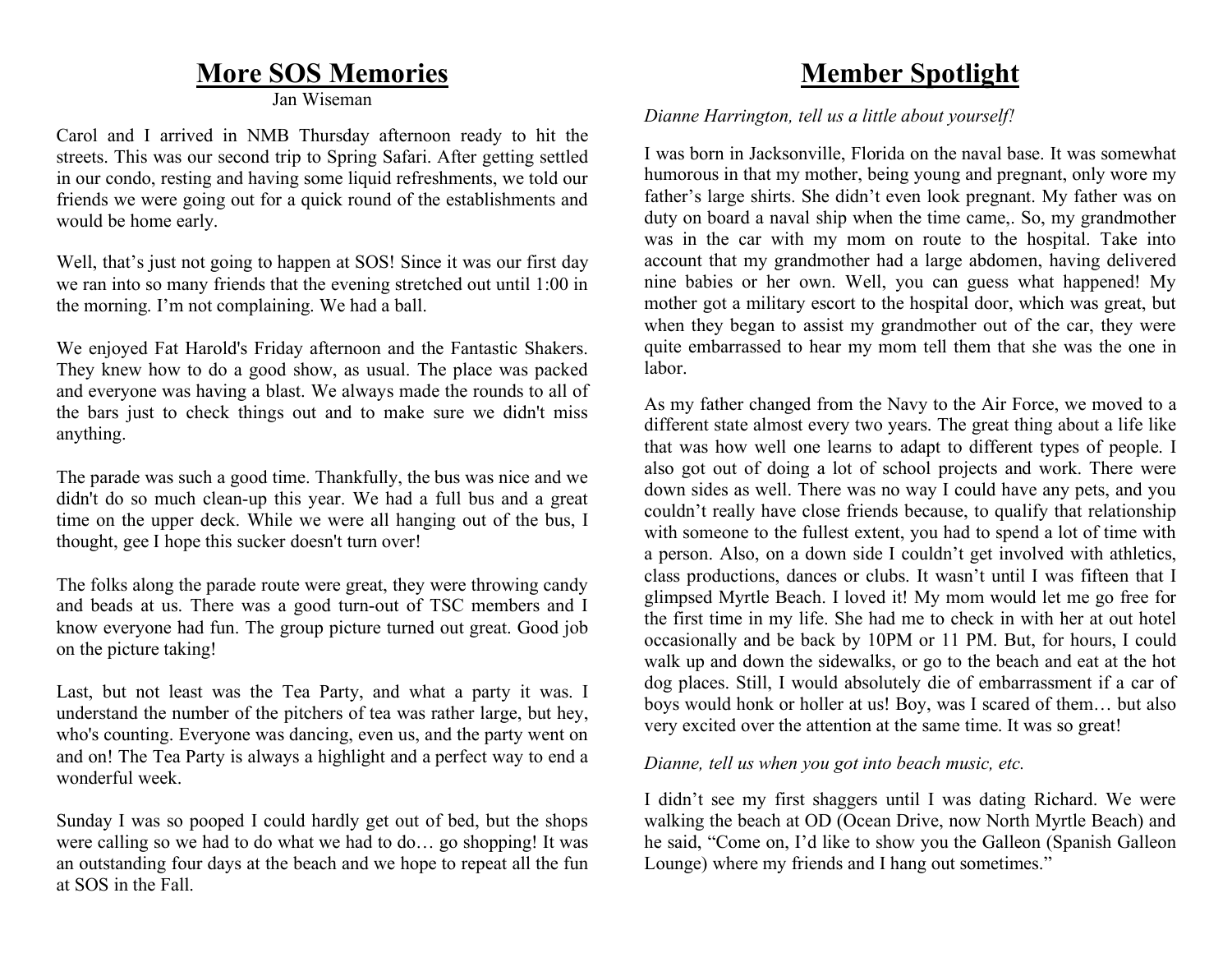It looked different then. After walking through the Galleon we went to what was then Fat Harold's on The Beach. I saw a room full of couples sliding around on the sandy floor. I was stunned. I couldn't move. I asked Richard what they were doing. He said, "The Shag. Haven't you seen it before"? Well, I guess not! I was hooked on the music and the aura in that room. I still get that way.

My favorite songs right now are "Get Away Car" by Hall and Oats, "My Big Sister's Radio" and "The Search is Over " by Deitra Farr. I have bought so much music over the years, and still feel like I don't have enough. I especially like the blues.

Twister's Shag Club means so much to me. It is the club I missed out on when I couldn't participate back in school. I also get a closeness of friends from this club that I've never had before at any time. This club, the friends, the involvement, the shag, and the music bring out that desire to move to the beat and feel like a part of what it means to dance.

#### *How about other activities, family and work?*

Richard and I were married in 1979 after dating four years. I enjoyed going boat drag racing with him. We had a great time traveling every weekend in the summers, living out of a suitcase, staying in hotels, meeting a lot of people in the sport, and spending his retirement early. When our first child, Shea, came along we would throw the baby in the truck, grab the boat and off we'd go. Shea is now twenty-three. He graduated from Wilkes Community College and now works for Roush/Yates engine building.

Our second son is Kyle. With him as an addition, we put an end to out racing days. Both kids are athletes. They have lettered in football and wrestling. Richard and I are extremely active as sport parents, booster club participants. Most of our sons' teammates call us Mom and Dad. We love it!

My career is in the medical field, having advanced from radiological technologist, to learning CT (Cat Scan) and ultrasound, to MRI.

I look forward to dancing better, and to having grandbabies.

#### **The Etiquette Of Outdoor Cooking**

Submitted By Peggy Cavin

After four or more long months of cold and winter, we are finally coming up to spring and BBQ season. Therefore, it is important to refresh your memory on the etiquette of this outdoor cooking ritual, as it's the only type of cooking a real man will do, probably because there is an element of danger involved. When a man volunteers to do the BBQ, the following chain of events are put into motion:

- 1. The woman buys the food.
- 2. The woman makes the salad, prepares the vegetables, and makes dessert.
- 3. The woman prepares the meat for cooking, places it on a tray along with the necessary cooking utensils and sauces, and takes it to the man who is lounging beside the grill, beer in hand.

The important part:

- *4. The man places the meat on the grill. Now…*
- 5. The woman goes inside to organize the plates and cutlery.
- 6. The woman comes out to tell the man that the meat is burning. He thanks her and asks if she will bring another beer while he deals with the situation.

More Important Information…

- *7. The man takes the meat off the grill and hands it to the woman.*
- 8. The woman prepares the plates, salad, bread, utensils, napkins, sauces and brings them to the table.
- 9. After eating, the woman clears the table and does the dishes.

The Most Important Part:

10. Everyone praises the man and thanks him for his efforts.

The man asks the woman how she enjoyed "her night off" and, upon seeing her annoyed reaction, concludes that there's just no pleasing some women!